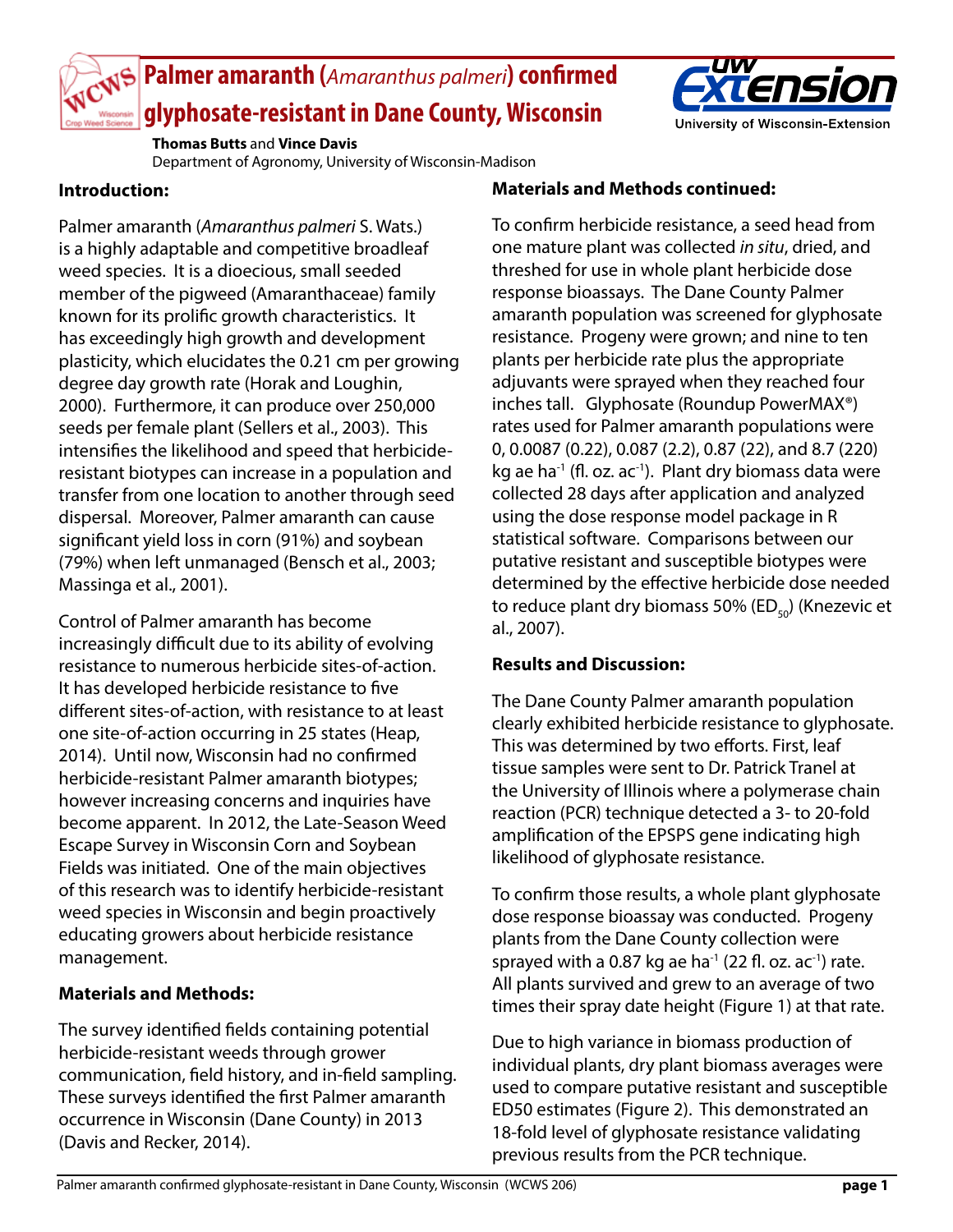

**Figure 1.** Comparison of ten susceptible plants versus ten Dane County Palmer amaranth plants. Pictures taken at 21 days after application.

Response to Glyphosate of Two Palmer amaranth (Amaranthus palmeri) Populations



**Figure 2.** Glyphosate dose response models for two Palmer amaranth (*Amaranthus palmeri*) populations. A three parameter log logistic function was used for analysis.

#### **Results and Discussion continued:**

Furthermore, ANOVA showed significant differences in plant dry biomass between the Dane County and susceptible populations at the 0.087 and 0.87 kg ae ha<sup>-1</sup> rates (Table 1).

**Table 1.** Comparison of plant dry biomass 28 days after application between the Dane County and susceptible Palmer amaranth populations at each glyphosate rate.

|                     | Glyphosate Rate (kg ae ha <sup>-1</sup> ) |        |       |      |           |
|---------------------|-------------------------------------------|--------|-------|------|-----------|
|                     |                                           | 0.0087 | 0.087 | 0.87 | 8.7       |
| <b>Significance</b> | ΝS                                        | ΝS     | $**$  | $**$ | <b>NS</b> |

\*Significant at the P=0.05 probability level.

\*\*Significant at the P=0.01 probability level.

\*\*\*Significant at the P=0.001 probability level.

#### **Conclusions:**

In conclusion, the first occurrence of glyphosate-resistant Palmer amaranth in Wisconsin has been documented from a 2013 collection in Dane County.

There are several key components to an effective control strategy to combat herbicide-resistant weeds. The use of alternative herbicide sites-of-action and tank-mixing multiple herbicide sites-of-action will improve glyphosate-resistant weed control. An early planting date, coupled with the use of a preemergence residual herbicide, will allow crops to gain a competitive advantage over weeds. All herbicides should be applied at the correct timing, and in particular POST herbicide applications should occur when weeds are small and actively growing. To ensure the greatest efficacy, consult the herbicide label recommendations to apply before maximum weed size limits and to use appropriate rates. Furthermore, special care should be used to clean tillage and harvest equipment thoroughly as they can quickly spread weed seed among fields. The focus of these best management practices is to diversify weed control measures, reduce weed seed additions to the soil seedbank, and utilize control measures in the most effective methods possible.